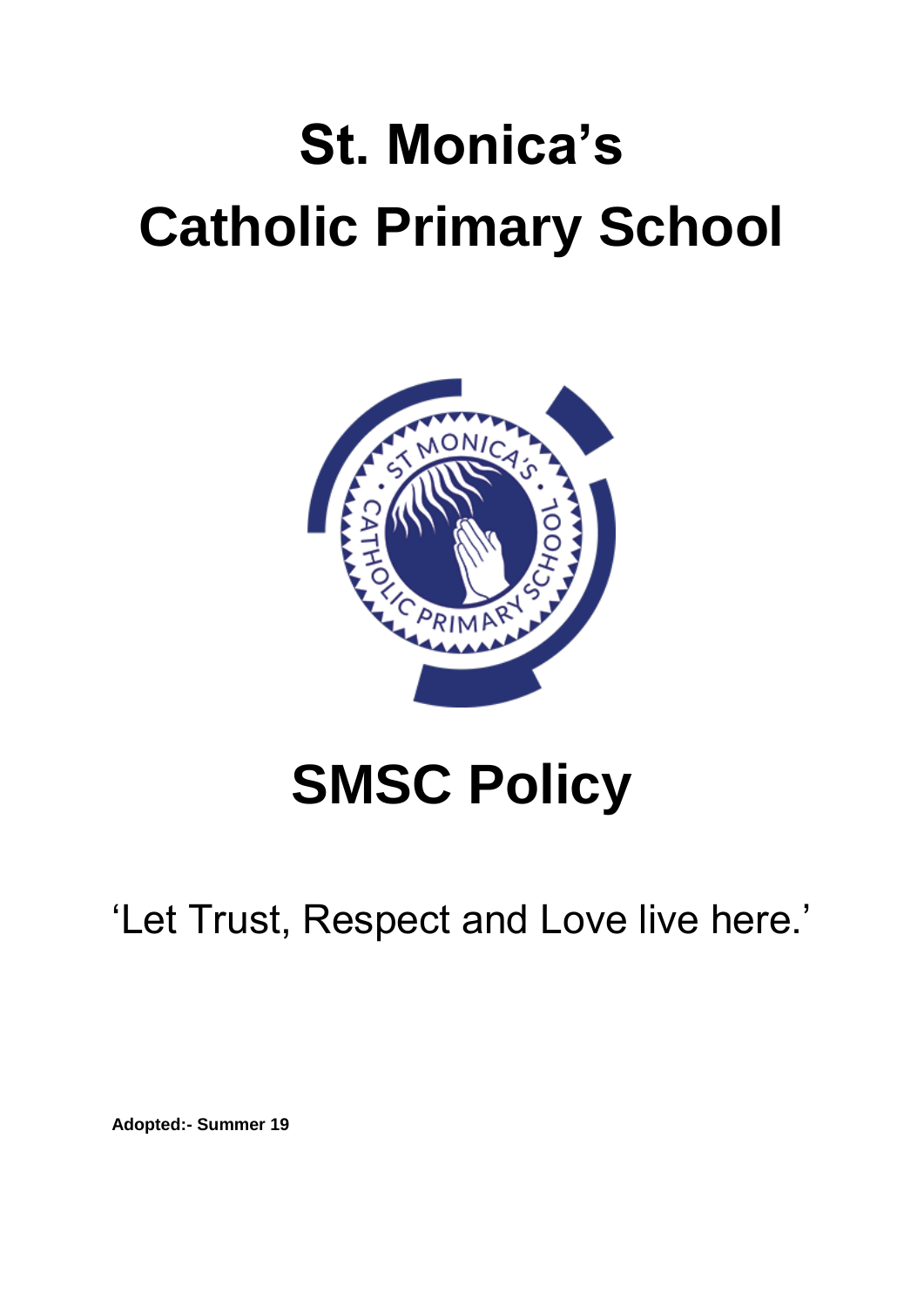### **St. Monica's Catholic Primary School**

#### *Proverbs 22:6*

*Direct your children on the right path and when they are older they will not depart from it***.**

#### **Our Whole School Three Rights are:**

- We have the right to be safe
- We have the right to be respected
- We have the right to learn

This policy outlines the purpose, nature and management of Spiritual, Moral, Social and Cultural Education within St. Monica's Catholic Primary School. It reflects the consensus of opinion of the whole teaching staff and has the full agreement of the Governing Body. The implementation of this policy is the responsibility of the Headteacher and all teaching staff, including support staff.

Spiritual, Moral, Social and Cultural Development relates to relationships with other people and, for believers, with God. It involves the search for individual identity and with our responses to challenging experiences such as death, suffering, beauty and encounters with good and evil. It promotes the search for meaning and purpose in life and for values by which to live.

#### **Aims**

To enable all pupils to develop a positive attitude towards themselves and others, show respect for the world they live in and deal with everyday life situations in a confident and understanding way.

#### **Entitlement**

The Education Reform Act (DfE 1988) refers to a dimension of human existence which is termed the 'Spiritual' and which applies to all pupils. The potential for Spiritual Development is open to everyone and is not confined to the development of religious beliefs or conversion to a particular faith.

#### **Spiritual Development**

We have divided Spiritual Development into eight distinct areas:

**1. Feelings and Emotions:** The sense of being moved by beauty or kindness; hurt by injustice or aggression; a growing awareness of when it is important to control emotions and feelings and how to learn to use such feelings as a source of growth.

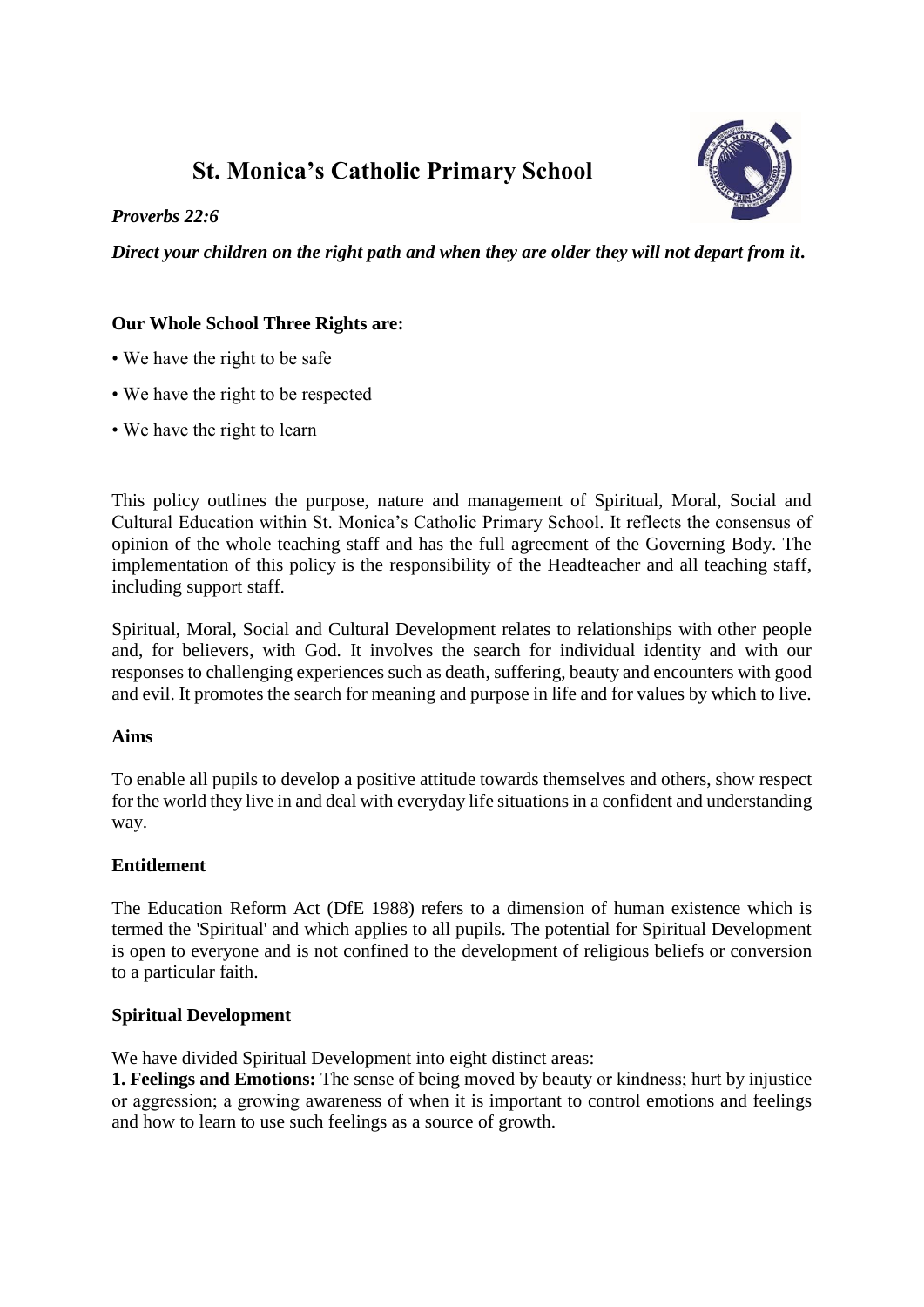**2. Creativity:** Expressing innermost thoughts and feelings through, for example, art, music, literature and crafts; exercising the imagination, inspiration, intuition and insight.

**3. Self-knowledge:** An awareness of oneself in terms of thoughts, feelings, emotions, responsibilities and experiences; a growing understanding and acceptance of individual identity; the development of self-respect.

**4. A sense of awe, wonder and mystery:** Being inspired by the natural world, mystery or human achievement.

**5. Search for meaning and purpose:** Asking "Why me?" at times of hardship or suffering; reflecting on the origins and purpose of life; responding to challenging experiences of life such as beauty, suffering and death.

**6. Relationships:** Recognising and valuing the worth of each individual; developing a sense of community; the ability to build up relationships with others.

**7. Beliefs:** The development of personal beliefs, including religious beliefs; an appreciation that people have individual and shared beliefs on which they base their lives; a developing understanding of how beliefs contribute to personal identity.

**8. Experiencing feelings of transcendence:** Feelings which may give rise to belief in the existence of a divine being, or the belief that one's inner resources provide the ability to rise above everyday experiences.

#### **Moral Development**

Moral Development, like Spiritual Development, cannot be defined by one simple statement. It involves several elements:

1. The will to behave morally as a point of principle. This attitude is fundamental to Moral Development.

2. Knowledge of the codes and conventions of conduct agreed currently by our society, both non-statutory and those prescribed by law.

3. Knowledge and understanding of the criteria put forward as a basis for making responsible judgements on moral issues.

4. The ability to make judgements on moral issues, as they arise by applying moral principles, insights and reasoning.

#### **Social Development**

The pupils will acquire an understanding and rights of being members of families and communities (local, national and global) and an ability to relate to others and to work with others for the common good.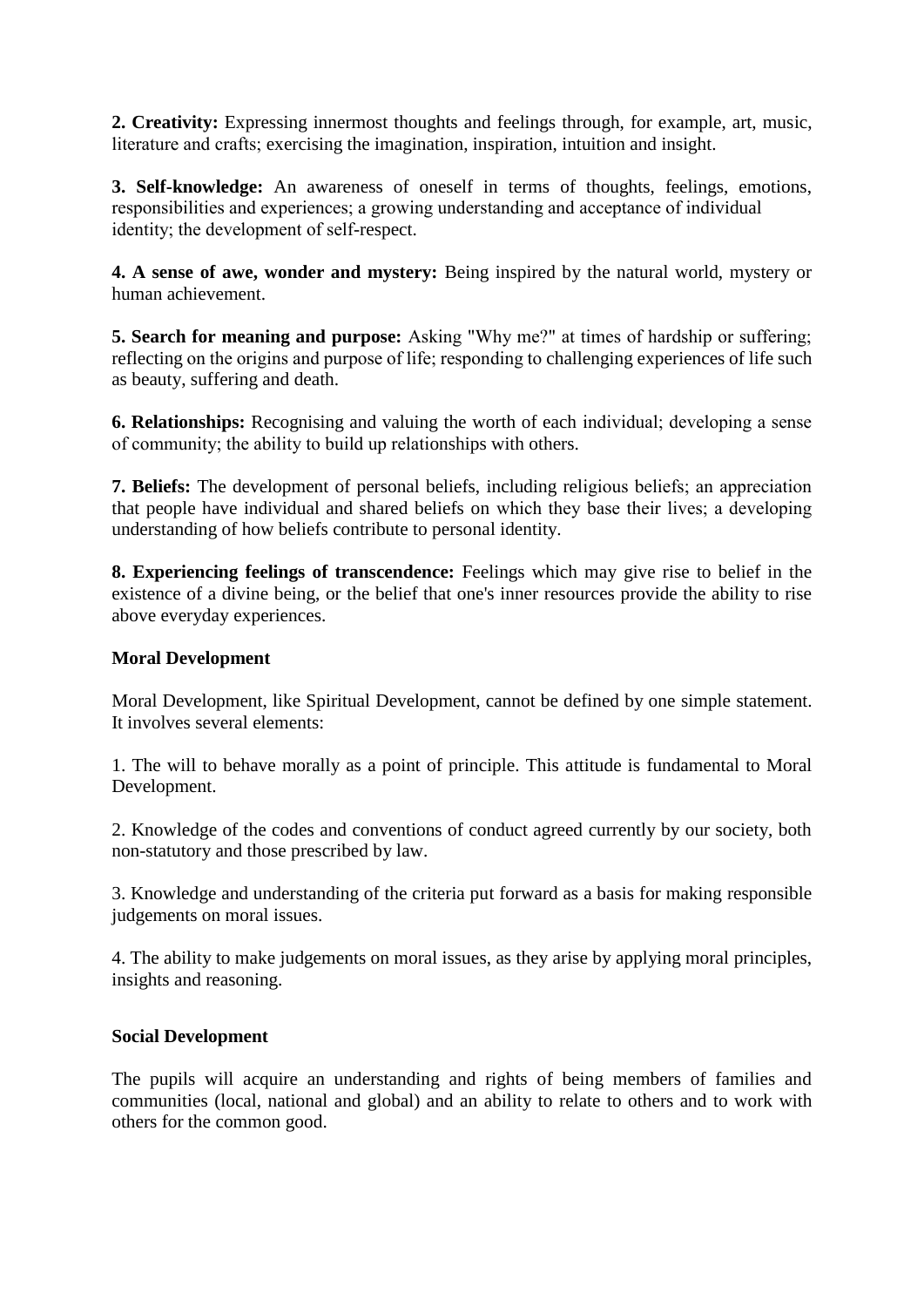They will display a sense of belonging and an increasing willingness to participate. They will develop the knowledge, skills, understanding, qualities and attitudes they will need to make an active contribution to the democratic process in each of their communities.

#### **Cultural Development**

Pupils will acquire an understanding of cultural traditions and an ability to appreciate and respond to a variety of aesthetic experiences.

They will learn to respect their own culture and that of others, an interest in others' ways of doing things and curiosity about differences.

They will develop the knowledge, skills, understanding, qualities and attitudes they will need to understand, appreciate and contribute to culture.

#### **Implementation**

The promotion of Spiritual, Moral, Social and Cultural Development of each child is seen as the responsibility of all members of staff. Much of this development should be assimilated through the ethos of the school:

#### *'Let Trust, Respect and Love Live Here'.*

However, there are many opportunities within cross-curricular work to focus on the above statements. Some of the above statements will take place through direct teaching. Children will be taught:

- To distinguish between right and wrong;
- To articulate their own attitudes and values;
- To take responsibilities for their own actions;
- To recognise the moral dimension to situations;
- To understand the long and short-term consequences of their actions for themselves and others;
- To develop for themselves a set of socially acceptable values and principles, and set guidelines to govern their own behaviour;
- To recognise that their values and attitudes may have to change over time;
- To behave consistently in accordance with their principles.

All children, regardless of ability, gender or social background will receive the same teaching with each of their views being taken into account.

#### **Contexts for Promoting Spiritual, Moral, Social and Cultural Developments in St. Monica's School**

It is possible to identify different contexts where suitable opportunities for promoting SMSC arise, in many areas of school life. These include:

- Religious Education
- Collective Worship
- National Curriculum subjects